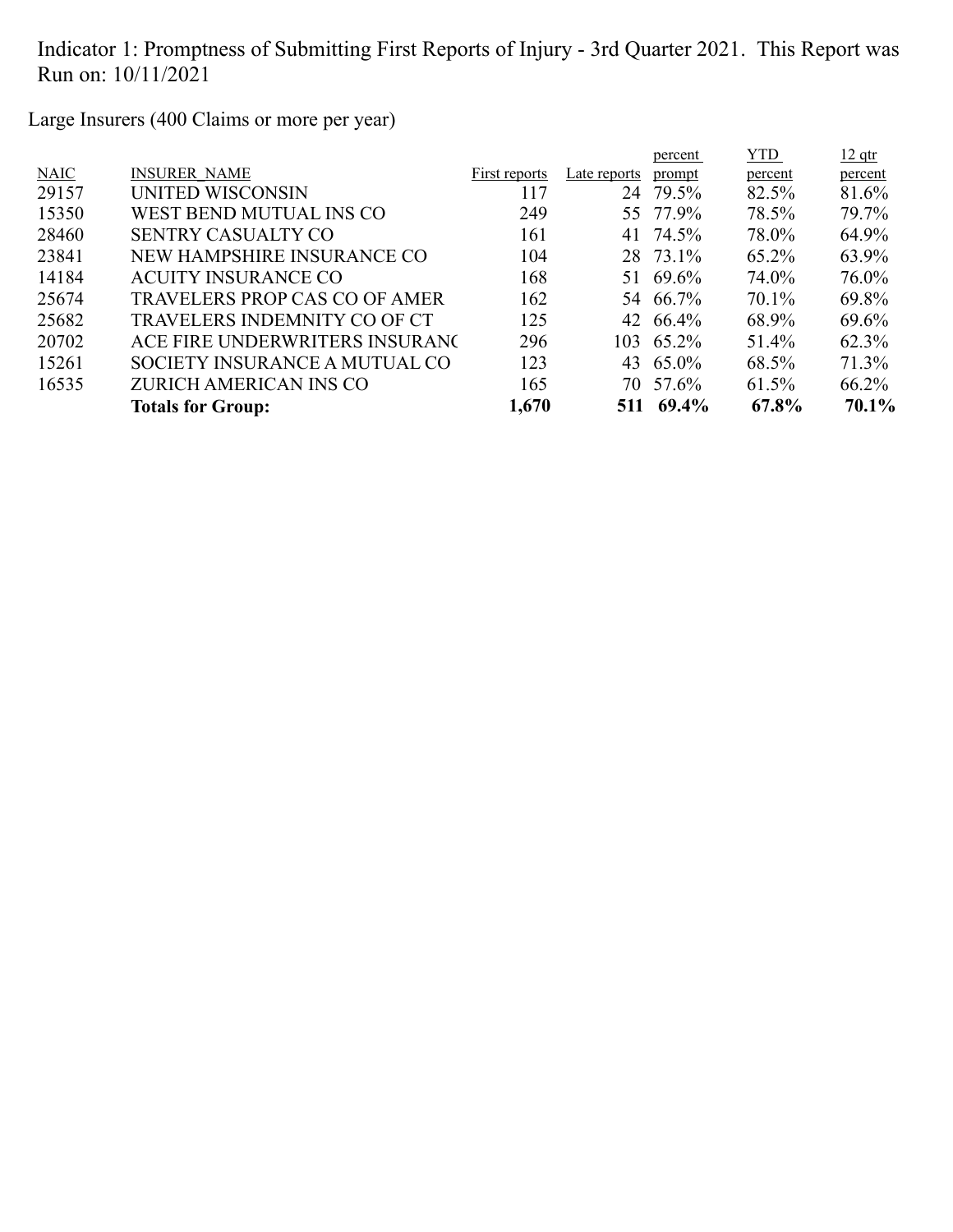Medium Size Insurers (65 - 399 Claims or more per year)

|             |                                        |                      |                | percent  | <b>YTD</b> | $12$ qtr |
|-------------|----------------------------------------|----------------------|----------------|----------|------------|----------|
| <b>NAIC</b> | <b>INSURER NAME</b>                    | <b>First reports</b> | Late reports   | prompt   | percent    | percent  |
| 22543       | <b>SECURA INSURANCE COMPANY</b>        | 104                  | 13             | 87.5%    | 86.9%      | 83.8%    |
| 11374       | <b>SFM MUTUAL INS CO</b>               | 56                   | 9              | 83.9%    | 86.3%      | 84.6%    |
| 13935       | FEDERATED MUTUAL INS CO                | 33                   | 3              | 90.9%    | 86.3%      | 88.9%    |
| 14176       | HASTINGS MUTUAL INS CO                 | 20                   | $\overline{2}$ | 90.0%    | 84.4%      | 81.7%    |
| 21407       | <b>EMCASCO INSURANCE CO</b>            | 76                   | 14             | 81.6%    | 83.6%      | 78.8%    |
| 10166       | <b>ACCIDENT FUND INS CO OF AMERICA</b> | 117                  | 26             | 77.8%    | 82.5%      | 82.5%    |
| SI          | <b>DEPT OF ADMINISTRATION</b>          | 88                   | 17             | 80.7%    | 82.1%      | 81.2%    |
| 15377       | WESTERN NATIONAL MUTUAL INS CO         | 19                   | $\overline{3}$ | 84.2%    | 81.8%      | 78.9%    |
| 21458       | <b>EMPLOYERS INSURANCE CO OF WAU</b>   | 12                   | 1              | 91.7%    | 81.7%      | 83.3%    |
| 11527       | <b>LEAGUE OF WIS MUNICIPALITIES MU</b> | 34                   | 7              | 79.4%    | 80.4%      | 82.4%    |
| 24988       | SENTRY INSURANCE COMPANY               | 87                   |                | 22 74.7% | 77.7%      | 64.7%    |
| 29424       | <b>HARTFORD CASUALTY INS CO</b>        | 21                   | $7^{\circ}$    | 66.7%    | 77.1%      | 75.7%    |
| 40142       | <b>AMERICAN ZURICH INS CO</b>          | 111                  | 31             | 72.1%    | 77.0%      | 76.7%    |
| 10351       | FIRST DAKOTA INDEMNITY COMPAN          | 19                   | 8              | 57.9%    | 75.3%      | 80.9%    |
| 12305       | <b>ACCIDENT FUND NATIONAL INS CO</b>   | 25                   | 5              | 80.0%    | 75.3%      | 85.3%    |
| <b>SI</b>   | UW-SYSTEM ADMINISTRATION               | 30                   | 9              | 70.0%    | 74.6%      | 75.9%    |
| 18988       | <b>AUTO OWNERS INS CO</b>              | 33                   | 5              | 84.8%    | 74.4%      | 76.9%    |
| 14303       | <b>INTEGRITY INSURANCE CO</b>          | 39                   | 11             | 71.8%    | 74.1%      | 76.7%    |
| 26832       | <b>GREAT AMERICAN ALLIANCE INS CO</b>  | 25                   | 11             | 56.0%    | 74.0%      | 75.3%    |
| <b>SI</b>   | <b>COLUMBIA ST MARY'S INC</b>          | 9                    | 1              | 88.9%    | 72.4%      | 75.6%    |
| 23434       | MIDDLESEX INSURANCE CO                 | 52                   | 16             | 69.2%    | 72.3%      | 57.6%    |
| 21415       | <b>EMPLOYERS MUTUAL CAS CO</b>         | 55                   | 15             | 72.7%    | 71.6%      | 67.0%    |
| 29459       | TWIN CITY FIRE INS CO                  | 51                   | 21             | 58.8%    | 71.3%      | 69.0%    |
| 26271       | <b>ERIE INSURANCE EXCHANGE</b>         | 29                   | 9              | 69.0%    | 70.8%      | 80.3%    |
| 33600       | L M INSURANCE CORP                     | 38                   | 16             | 57.9%    | 70.1%      | 70.4%    |
| 26247       | AMERICAN GUARANTEE & LIABILITY         | 21                   |                | 4 81.0%  | 69.4%      | 62.3%    |
| 24147       | <b>OLD REPUBLIC INS CO</b>             | 67                   | 23             | 65.7%    | 68.8%      | 64.6%    |
| 25402       | <b>EMPLOYERS ASSURANCE CORP</b>        | 13                   | 8              | 38.5%    | 67.9%      | 75.5%    |
| 24554       | <b>XL INSURANCE AMERICA INC</b>        | 38                   | 13             | 65.8%    | 67.5%      | 71.0%    |
| 19429       | <b>INSURANCE CO OF STATE OF PA</b>     | 23                   | 8              | 65.2%    | 66.7%      | 60.2%    |
| 42404       | <b>LIBERTY INSURANCE CORP</b>          | 36                   |                | 20 44.4% | 65.2%      | 65.0%    |
| 37885       | XL SPECIALTY INSURANCE COMPANY         | 33                   |                | 17 48.5% | 64.2%      | 66.7%    |
| SI          | <b>CITY OF MADISON</b>                 | 22                   |                | 7 68.2%  | 60.9%      | 42.9%    |
| SI          | FEDERAL EXPRESS CORPORATION            | 18                   | 8              | 55.6%    | 60.7%      | 74.6%    |
| 10677       | <b>CINCINNATI INSURANCE CO</b>         | 22                   |                | 8 63.6%  | 60.3%      | 72.8%    |
| 11150       | <b>ARCH INSURANCE CO</b>               | 42                   | 21             | 50.0%    | 59.0%      | 62.4%    |
| 13986       | FRANKENMUTH MUTUAL INS CO              | 15                   | 8              | 46.7%    | 58.8%      | 63.2%    |
| 22667       | ACE AMERICAN INSURANCE CO              | 9                    | $\overline{2}$ | 77.8%    | 56.8%      | 54.1%    |
|             | <b>TRANSPORTATION INS CO</b>           |                      |                | 53.3%    |            |          |
| 20494       | <b>RURAL MUTUAL INS CO</b>             | 15                   | 7              |          | 56.4%      | 55.0%    |
| 15091       |                                        | 56                   |                | 23 58.9% | 53.5%      | 57.6%    |
| 31895       | AMERICAN INTERSTATE INS CO             | 10                   | 1              | 90.0%    | 53.3%      | 66.2%    |
| 20397       | VIGILANT INSURANCE CO                  | 17                   | 11             | 35.3%    | 52.0%      | 61.3%    |
| 15105       | SAFETY NATIONAL CASUALTY CORP          | 34                   |                | 13 61.8% | 50.6%      | 56.2%    |
| SI          | <b>CITY OF MILWAUKEE</b>               | 67                   |                | 27 59.7% | 48.5%      | 43.9%    |
| 18767       | CHURCH MUTUAL INSURANCE CO S.I         | 19                   | 9              | 52.6%    | 48.2%      | 45.6%    |
| <b>SI</b>   | <b>KWIK TRIP INC</b>                   | 26                   | 13             | 50.0%    | 48.1%      | 60.1%    |
| 23817       | <b>ILLINOIS NATIONAL INS CO</b>        | 17                   |                | 10 41.2% | 45.6%      | 67.0%    |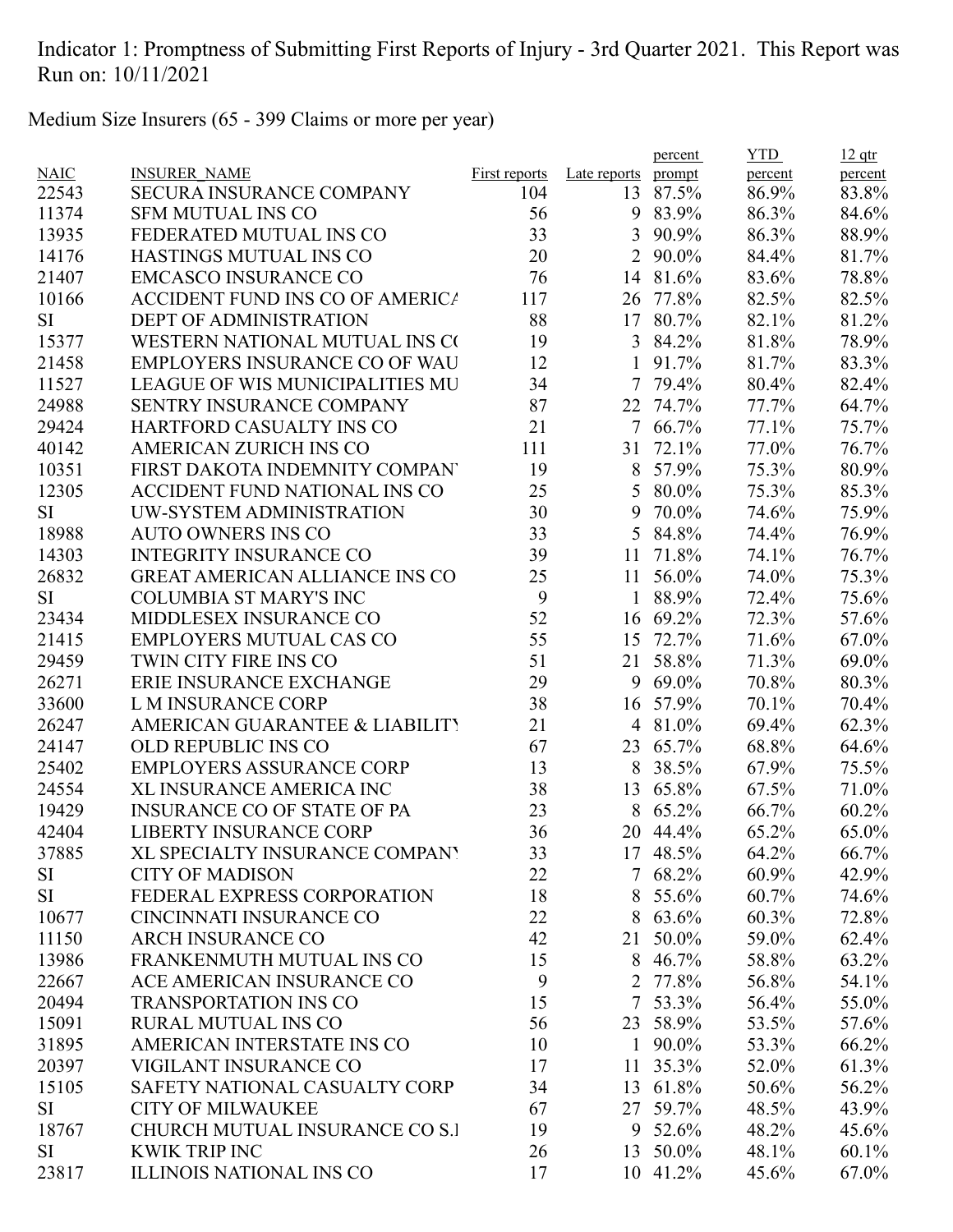Medium Size Insurers (65 - 399 Claims or more per year)

| NAIC<br>12262 | PENN MFRS ASSOCIATION INS CO |       | 40.0%     | 35.8% | percent<br>37.5% |
|---------------|------------------------------|-------|-----------|-------|------------------|
|               | <b>Totals for Group:</b>     | 1,813 | 549 69.7% | 71.0% | 70.3%            |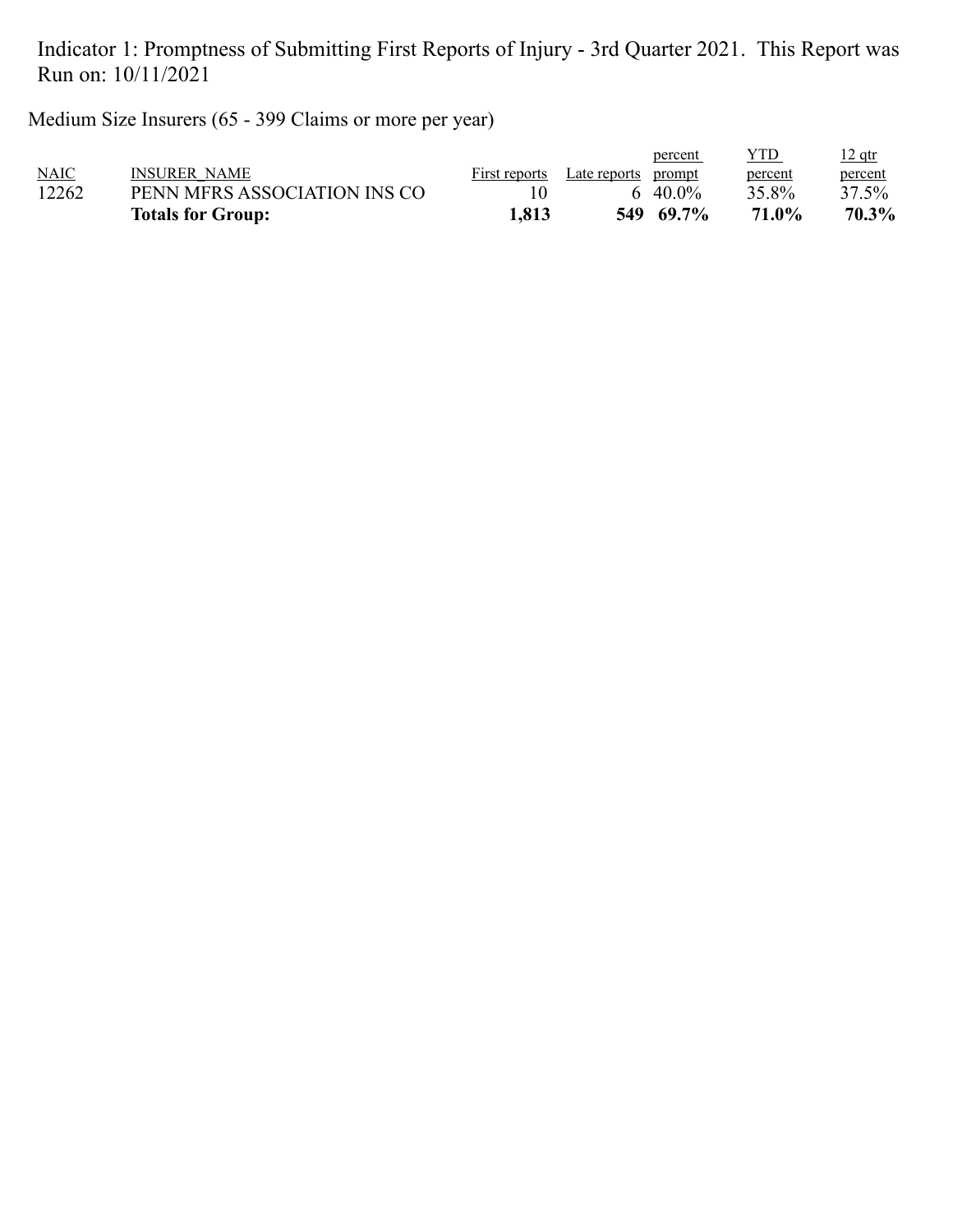Small Size Insurers (Less than 65 Claims per year)

|             |                                        |                      |                  | percent       | <b>YTD</b>       | $12$ qtr |
|-------------|----------------------------------------|----------------------|------------------|---------------|------------------|----------|
| <b>NAIC</b> | <b>INSURER NAME</b>                    | <b>First reports</b> | Late reports     | prompt        | percent          | percent  |
| SI          | <b>SCHNEIDER NATIONAL CARRIERS INC</b> | 4                    | 1                | 75.0%         | 91.7%            | 92.6%    |
| SI          | MAYO CLINIC HEALTH SYS-NW WI RI        | 15                   |                  | 2 86.7%       | 90.0%            | 92.1%    |
| 20109       | <b>BITCO NATIONAL INS CO</b>           | 6                    |                  | 2 66.7%       | 88.2%            | 91.8%    |
| <b>SI</b>   | FEDEX FREIGHT INC                      | 6                    | $\overline{2}$   | 66.7%         | 82.1%            | 88.1%    |
| 11371       | <b>GREAT WEST CASUALTY CO</b>          | 7                    |                  | 2 71.4%       | 84.8%            | 87.8%    |
| 19445       | NATIONAL UNION FIRE INS CO OF PIT      |                      | 1                | $0.0\%$       | 60.0%            | 87.6%    |
| 23574       | MIDWEST FAMILY MUTUAL INS CO           | 7                    | 0                | 100.0%        | 100.0%           | 86.3%    |
| 24449       | <b>REGENT INSURANCE CO</b>             | 9                    | $\overline{2}$   | 77.8%         | 82.4%            | 83.3%    |
| 12304       | <b>ACCIDENT FUND GENERAL INSURAN</b>   | 19                   |                  | 3 84.2%       | 80.8%            | 81.4%    |
| 28223       | NATIONWIDE AGRIBUSINESS INS CO         | 14                   | 1                | 92.9%         | 90.5%            | 80.9%    |
| 24112       | <b>WESTFIELD INSURANCE CO</b>          | 8                    | $\overline{2}$   | 75.0%         | 73.3%            | 80.3%    |
| <b>SI</b>   | MILWAUKEE TRANSPORT SERVICES I         | 6                    | 1                | 83.3%         | 70.6%            | 80.3%    |
| 32700       | <b>OWNERS INS CO</b>                   | 7                    | 2                | 71.4%         | 75.0%            | 80.0%    |
| 23035       | LIBERTY MUTUAL FIRE INS CO             | 13                   | 1                | 92.3%         | 80.0%            | 79.7%    |
| <b>SI</b>   | <b>USF HOLLAND LLC</b>                 | $\boldsymbol{0}$     | $\boldsymbol{0}$ | $0.0\%$       | $0.0\%$          | 79.6%    |
| 33588       | <b>FIRST LIBERTY INS CORP</b>          | $\overline{4}$       |                  | 2 50.0%       | 68.4%            | 79.3%    |
| 13021       | UNITED FIRE & CASUALTY CO              | 10                   |                  | 1 90.0%       | 88.0%            | 78.4%    |
| 26956       | WIS COUNTY MUTUAL INS CORP             | 6                    | $\overline{0}$   | 100.0%        | 77.4%            | 77.9%    |
| 12006       | DISTRICTS MUTL INS & RISK MGMT S       | $\overline{2}$       | 0                | 100.0%        | 70.6%            | 76.5%    |
| 24830       | CITIES & VILLAGES MUTUAL INS CO        | 23                   | 11               | 52.2%         | 58.0%            | 73.8%    |
| 22659       | <b>INDIANA INSURANCE CO</b>            | 6                    |                  | 4 33.3%       | 37.5%            | 73.3%    |
| 25666       | TRAVELERS INDEMNITY CO OF AMEF         | 8                    |                  | 87.5%         | 79.1%            | 70.9%    |
| <b>SI</b>   | WISCONSIN ELECTRIC POWER COMP.         | 7                    |                  | 4 42.9%       | 67.7%            | 70.4%    |
| 10804       | CONTINENTAL WESTERN INS CO             | $\overline{7}$       |                  | 2 71.4%       | 70.6%            | 69.9%    |
| 27847       | <b>INSURANCE CO OF THE WEST</b>        | 11                   | 7                | 36.4%         | 66.7%            | 69.0%    |
| 19275       | AMERICAN FAMILY MUTUAL INS CO          | 12                   | 4                | 66.7%         | 66.7%            | 68.3%    |
| 25615       | <b>CHARTER OAK FIRE INS CO</b>         | $\overline{4}$       | $\overline{2}$   | 50.0%         | 61.5%            | 68.1%    |
| 13692       | DONEGAL MUTUAL INS CO                  | 19                   |                  | 5 73.7%       | 73.2%            | 67.5%    |
| 19259       | SELECTIVE INS CO OF SOUTH CAROL        | 5                    |                  | 80.0%         | 66.7%            | 65.4%    |
| SI          | <b>COUNTY OF DANE</b>                  | 4                    |                  | 2 50.0%       | 70.6%            | 65.3%    |
| 13331       | MOTORISTS COMMERCIAL MUTUAL            | $\boldsymbol{0}$     |                  | $0.0\%$       | 33.3%            | 63.1%    |
| SI          | <b>KOHLER CO</b>                       | 27                   |                  | 5 81.5%       | 72.9%            | 63.0%    |
| 10340       | STONINGTON INS CO                      | 12                   | 6                | 50.0%         | 63.9%            | 62.2%    |
| 10346       | <b>EMPLOYERS PREFERRED INS CO</b>      | $\tau$               |                  | $3\;\;57.1\%$ |                  | 62.1%    |
| 20427       | AMERICAN CASUALTY CO OF READII         |                      |                  | $0.0\%$       | 52.6%<br>$0.0\%$ |          |
| 20508       |                                        | $\boldsymbol{0}$     | $\boldsymbol{0}$ |               |                  | 62.0%    |
|             | <b>VALLEY FORGE INS CO</b>             | 14                   | 2                | 85.7%         | 75.6%            | 59.1%    |
| SI          | MILWAUKEE BOARD OF SCHOOL DIR          | $\overline{2}$       | 1                | 50.0%         | 47.1%            | 58.2%    |
| 31534       | <b>CITIZENS INSURANCE CO OF AMERIC</b> | 5                    | $\mathbf{1}$     | 80.0%         | 69.0%            | 57.6%    |
| 12416       | PROTECTIVE INSURANCE CO                | 4                    |                  | 2 50.0%       | 66.7%            | 57.1%    |
| SI          | MADISON METROPOLITAN SCHOOL I          | $\overline{2}$       | 1                | 50.0%         | 53.3%            | 56.2%    |
| 38318       | STARR INDEMNITY & LIABILITY COM        | 13                   |                  | 4 69.2%       | 61.3%            | 55.1%    |
| 27855       | ZURICH AMERICAN INS OF IL              | 3                    |                  | 2 33.3%       | 54.5%            | 52.5%    |
| 20281       | FEDERAL INSURANCE CO                   | 8                    |                  | 6 25.0%       | 61.8%            | 51.8%    |
| SI          | <b>COUNTY OF MILWAUKEE</b>             | 16                   |                  | 7 56.3%       | 54.5%            | 51.2%    |
| 24228       | PEKIN INSURANCE CO                     | 6                    |                  | 6 $0.0\%$     | $6.7\%$          | 50.0%    |
| 23043       | <b>LIBERTY MUTUAL INS CO</b>           | 12                   | 8                | 33.3%         | 40.0%            | 48.9%    |
| 10120       | <b>EVEREST NATIONAL INS CO</b>         | $\tau$               |                  | 2 71.4%       | 50.0%            | 46.7%    |